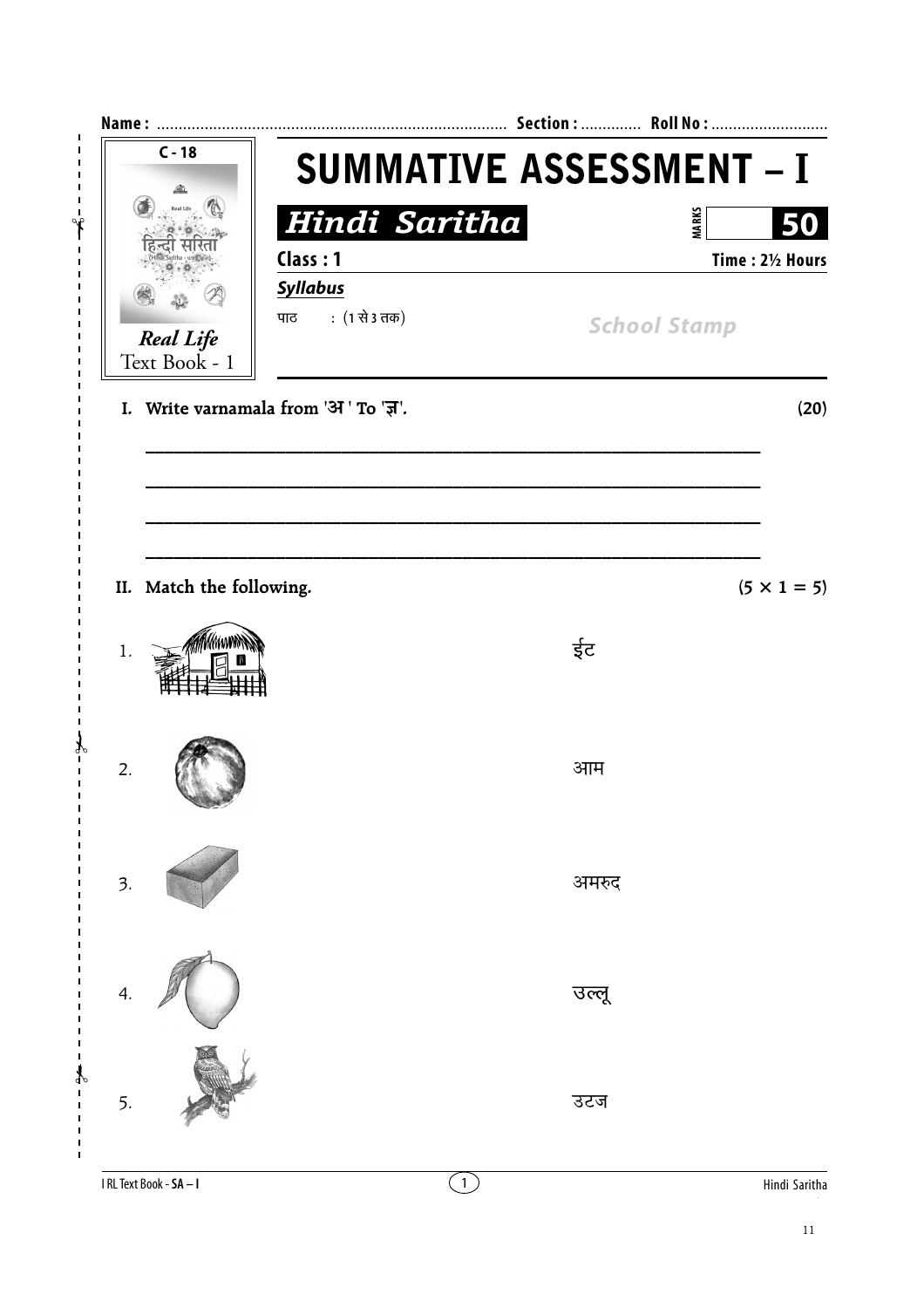| III. Write the Hindi words.                          |                                                   | $(5 \times 1 = 5)$   |
|------------------------------------------------------|---------------------------------------------------|----------------------|
|                                                      |                                                   |                      |
|                                                      |                                                   |                      |
|                                                      |                                                   |                      |
| IV. Rearrange the letters to form the correct words. | $(10 \times 1 = 10)$                              |                      |
| $1.$ वश्रई – ____________                            | $6.775 -$                                         |                      |
|                                                      |                                                   |                      |
|                                                      | 3. लीमइ – _______________ 8. कचनअ – _____________ |                      |
|                                                      |                                                   |                      |
|                                                      | 5. मलीइ – _______________ 10. तइर – ____________  |                      |
| V. Fill in the blanks with suitable letters.         |                                                   | $(10 \times 1 = 10)$ |
| 1. $31$ $7$                                          | $6.$ ऊ ___ ल                                      |                      |
| 2. इ $\frac{1}{2}$ ली                                | ७. इलाय                                           |                      |
| $3.5 =$                                              | 8.  ऊ ___ ल                                       |                      |
| 4. अ $\frac{1}{2}$ र                                 | $9. \, \bar{\xi}$ $\bar{\xi}$                     |                      |
| $5.$ ईश्व $\_\_$                                     | 10. अचक __                                        |                      |

\*\*\*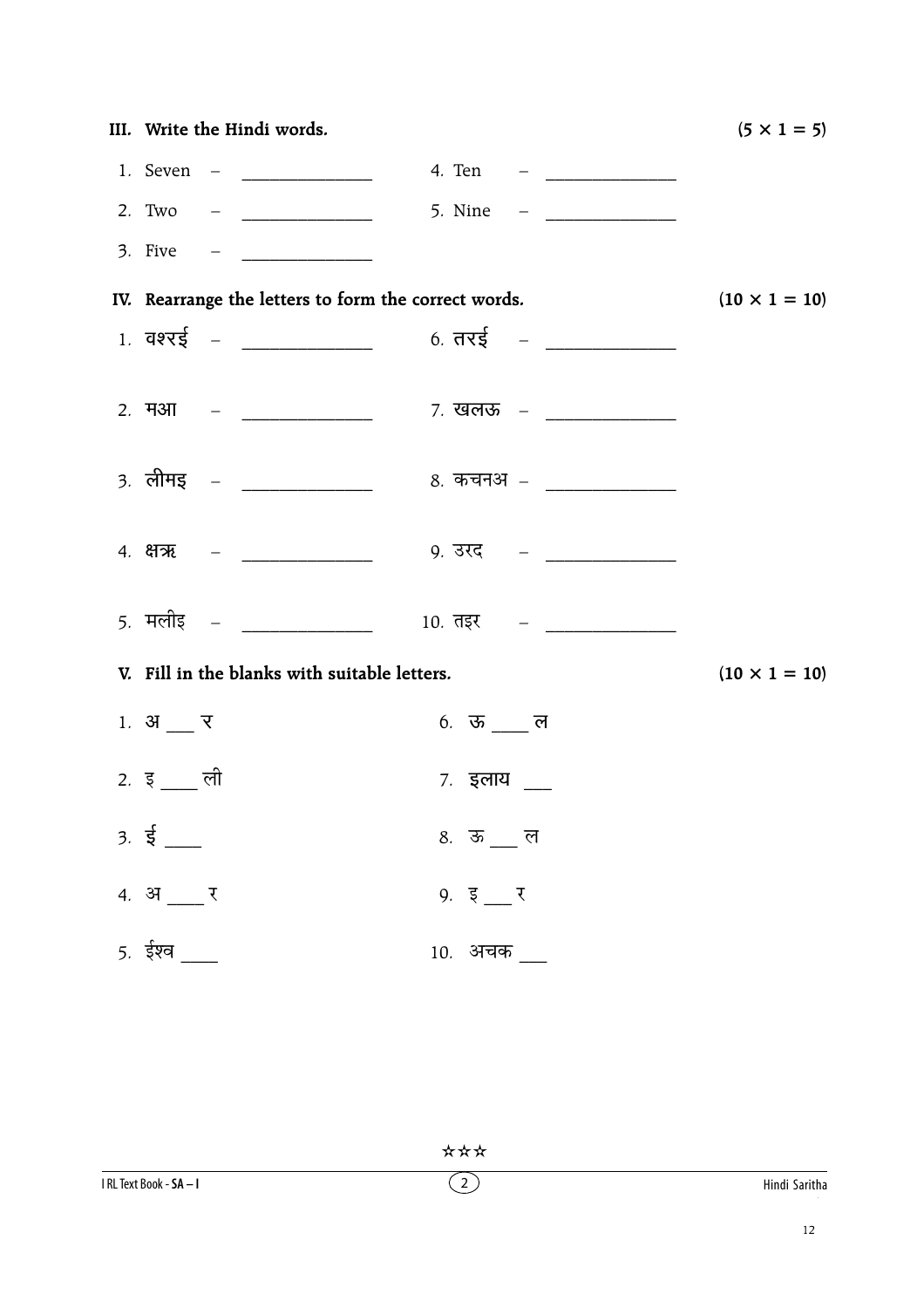

I RL Text Book - SA - II

 $\bigcirc$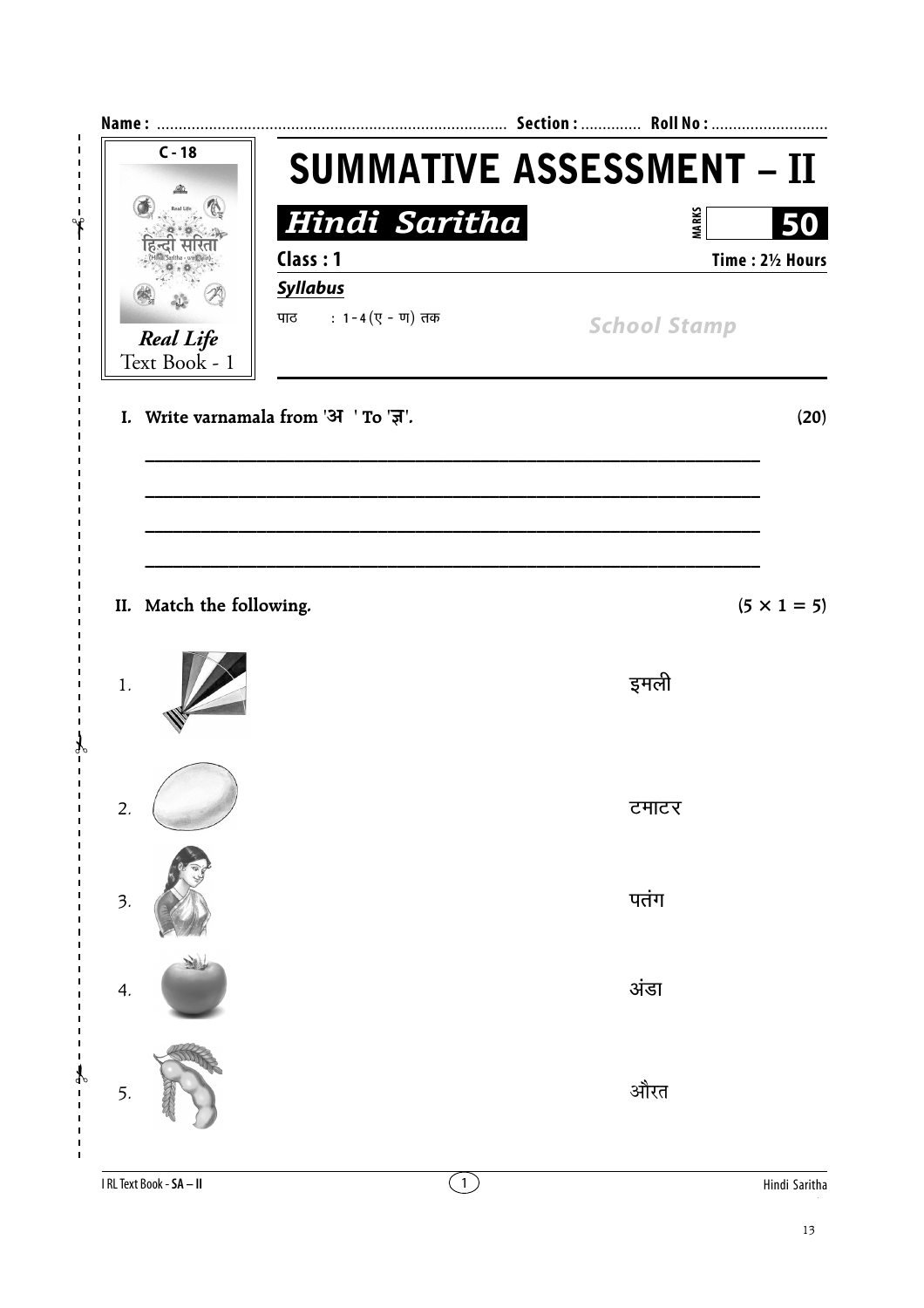| III. Write the Hindi meanings of the following words. |                                                          | $(5 \times 1 = 5)$                                                                                                                                                                                                                                                                                                                                                                                                  |                      |
|-------------------------------------------------------|----------------------------------------------------------|---------------------------------------------------------------------------------------------------------------------------------------------------------------------------------------------------------------------------------------------------------------------------------------------------------------------------------------------------------------------------------------------------------------------|----------------------|
|                                                       | 1. Pot<br>=                                              |                                                                                                                                                                                                                                                                                                                                                                                                                     |                      |
|                                                       | 2. Rabbit                                                | $=$                                                                                                                                                                                                                                                                                                                                                                                                                 |                      |
|                                                       |                                                          | 3. Skeleton = $\frac{1}{2}$                                                                                                                                                                                                                                                                                                                                                                                         |                      |
|                                                       |                                                          | 4. Tomato = $\frac{1}{\sqrt{1-\frac{1}{2}}}\frac{1}{\sqrt{1-\frac{1}{2}}}\frac{1}{\sqrt{1-\frac{1}{2}}}\frac{1}{\sqrt{1-\frac{1}{2}}}\frac{1}{\sqrt{1-\frac{1}{2}}}\frac{1}{\sqrt{1-\frac{1}{2}}}\frac{1}{\sqrt{1-\frac{1}{2}}}\frac{1}{\sqrt{1-\frac{1}{2}}}\frac{1}{\sqrt{1-\frac{1}{2}}}\frac{1}{\sqrt{1-\frac{1}{2}}}\frac{1}{\sqrt{1-\frac{1}{2}}}\frac{1}{\sqrt{1-\frac{1}{2}}}\frac{1}{\sqrt{1-\frac{1}{2}}$ |                      |
|                                                       | 5. Sky                                                   | $\, =\,$ . The contract of $\,$                                                                                                                                                                                                                                                                                                                                                                                     |                      |
|                                                       |                                                          | IV. Rearrange the letters to form the correct words.                                                                                                                                                                                                                                                                                                                                                                | $(10 \times 1 = 10)$ |
|                                                       |                                                          | 1. ओलीक – ______________<br>6. छुआक – _____________                                                                                                                                                                                                                                                                                                                                                                 |                      |
|                                                       |                                                          |                                                                                                                                                                                                                                                                                                                                                                                                                     |                      |
|                                                       |                                                          | 3. लियाड – ________________ 8. क्काए – ____________                                                                                                                                                                                                                                                                                                                                                                 |                      |
|                                                       | 4. अंरगू – ___________                                   | 9. रऐन     – <sub>—</sub> ____________                                                                                                                                                                                                                                                                                                                                                                              |                      |
|                                                       | <u> 5. डाअं – पार्टी के पार्टी के पार्टी के पार्टी क</u> |                                                                                                                                                                                                                                                                                                                                                                                                                     |                      |
|                                                       |                                                          | V. Fill in the blanks with suitable letters.                                                                                                                                                                                                                                                                                                                                                                        | $(10 \times 1 = 10)$ |
|                                                       | ची<br>1. इला                                             | 6. अं                                                                                                                                                                                                                                                                                                                                                                                                               |                      |
|                                                       | 2. खर ___ श                                              | 7. छ $\frac{1}{2}$ री                                                                                                                                                                                                                                                                                                                                                                                               |                      |
|                                                       | 3. ऋ ____ भ                                              | $8.$ ग_                                                                                                                                                                                                                                                                                                                                                                                                             |                      |
|                                                       | $4. \n\bar{a}$ $\bar{a}$                                 | 9. ऐरा __ त                                                                                                                                                                                                                                                                                                                                                                                                         |                      |
|                                                       | 5. $\vec{c}$ ___                                         | $10.$ च $\_\$ म                                                                                                                                                                                                                                                                                                                                                                                                     |                      |
|                                                       |                                                          | ***                                                                                                                                                                                                                                                                                                                                                                                                                 |                      |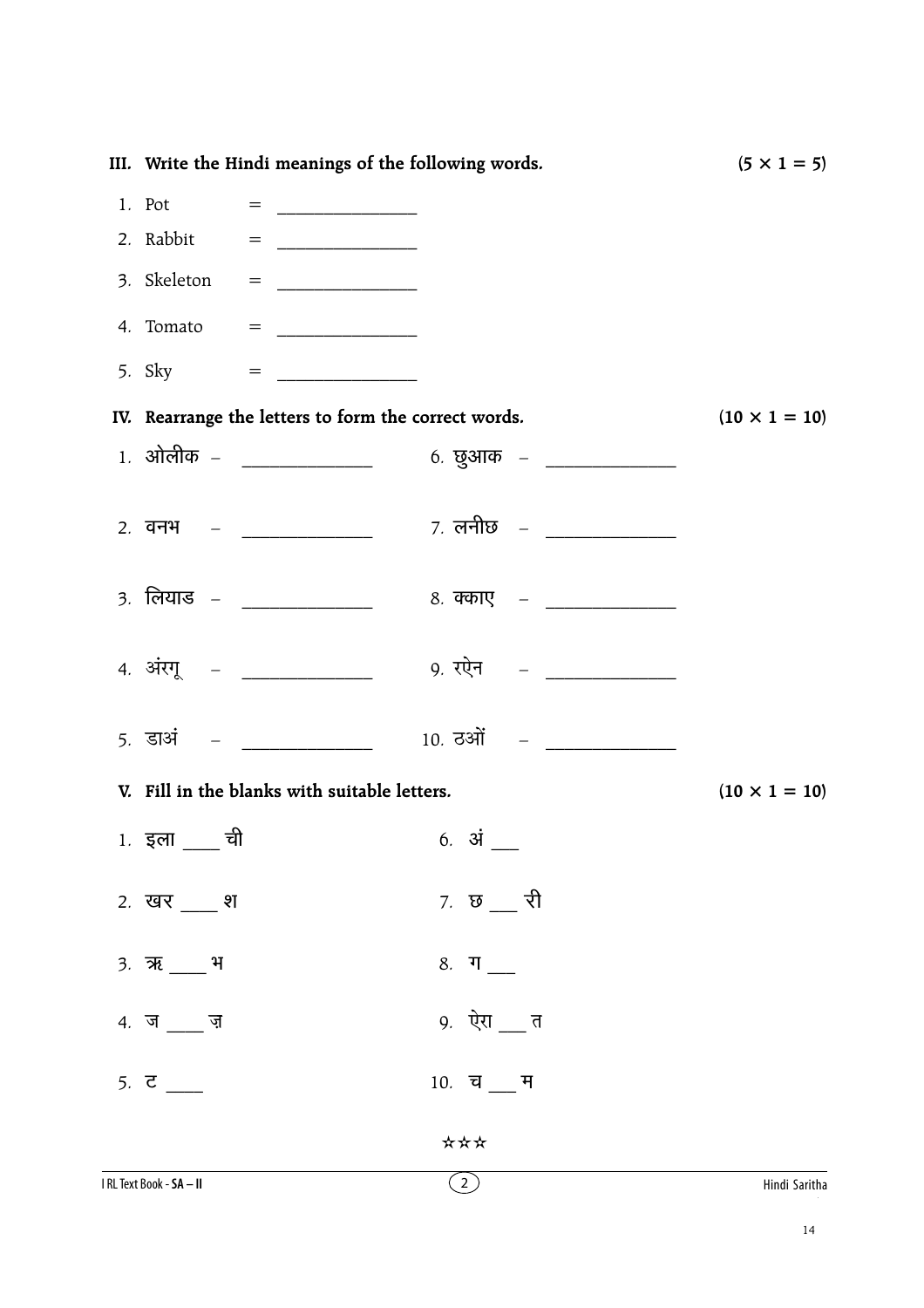

I RL Text Book - SA - III

 $\overline{1}$ 

 $\overline{\phantom{a}}$  $\overline{\phantom{a}}$ 

 $\bigcirc$